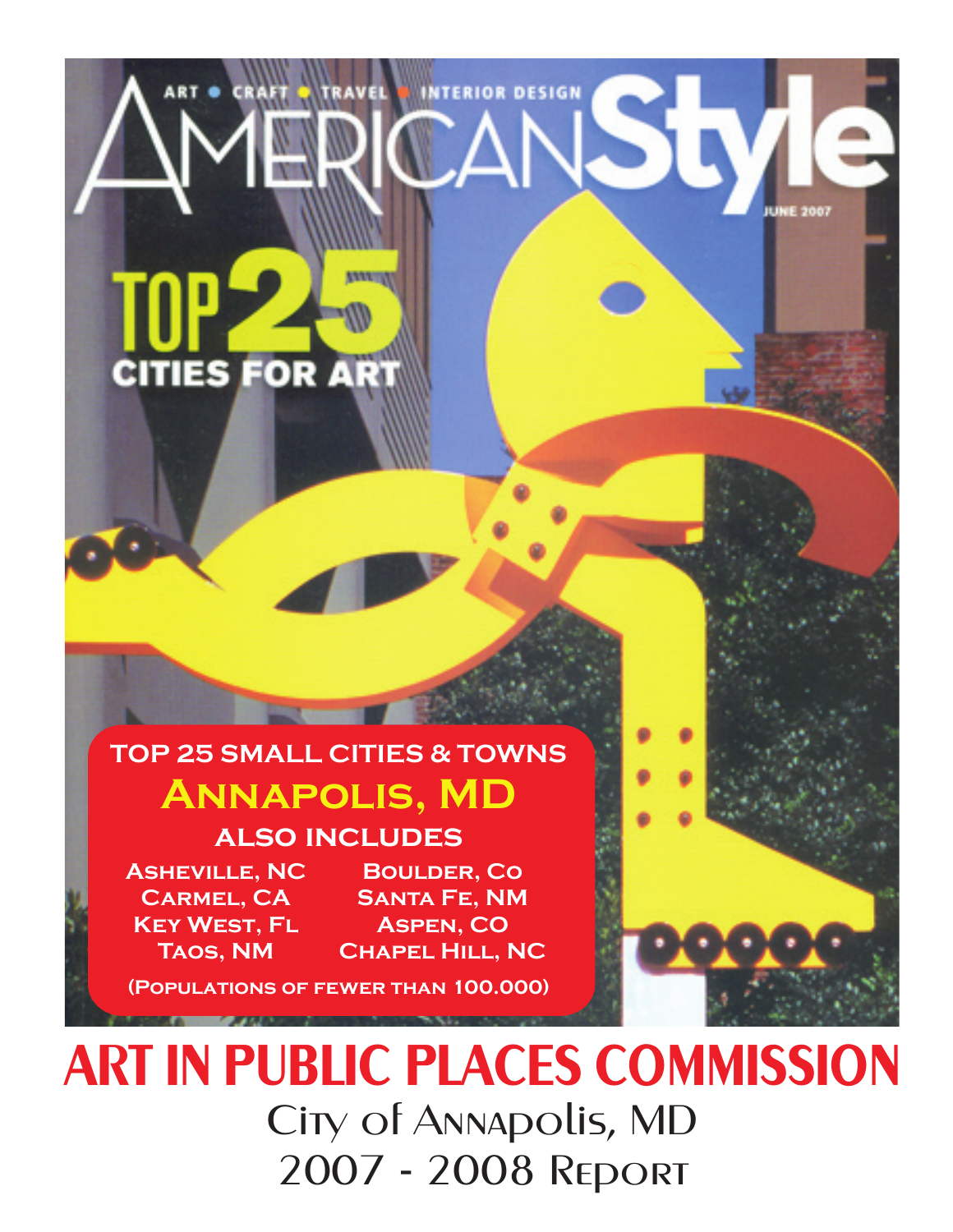## **Art in Public Places Commission**

*Annual Report 2007 - 2008* 

## **COMMITTEE COMPOSITION**

## **Membership**:

Resigned: Cindy Busch (Ward 3), Nina Fisher (Ward 2), Rani Jenkins (Ward 7) Ongoing members: Terry Averill (Ward 8), Tom Fridrich (Ward 4), McShane Glover (Ward 1), Elissa Lowell (Ward 6) New Members: Anne Palumbo (Ward 2), Siena Scott (Ward 5) Vacancies: Ward 3, Ward 7 and At Large

Staff Liaison: LeeAnn Plummer (2008); Karen Engelke (2007) Minutes: Tami Hook

Ten meetings were held in 2007. (No meetings in March or August)

Fourteen meetings were held in 2008. (In addition to regular business meetings, we held brainstorming sessions in July & August – one on funding possibilities, another on goals)

## **GRANT ACTIVITY**

## **Visual Art**

*ArtWalk:* Quite a bit of time was focused on the ArtWalk project which received a \$70,000 grant in 2006. The ArtWalk group, comprised of Sally Wern Comport, Chuck Walsh, John Menocal and Jessica McCarthy, did an admirable job of bringing the project in on time and delivered all that was promised.

The pieces and locations for ArtWalk are:

| Artist                                                    | Title                   | Location                      |
|-----------------------------------------------------------|-------------------------|-------------------------------|
| Sy Mohr                                                   | Annapolis collage       | Harbormaster                  |
| <b>Greg Harlin</b>                                        | John Paul Jones Ranger  | Craig St. Gate, USNA          |
| M.E. Warren                                               | Six Annapolis photos    | Sean Donlon Parking alcove    |
| <b>Sally Wern Comport</b>                                 | Anne Catharine Green    | Severn Bank Building          |
| George "Lassie" Belt & the<br>children of Stanton Center* | <b>Community Rising</b> | <b>Attman Glazer Building</b> |
| <b>Sally Wern Comport</b>                                 | Shaping A City          | Newman Park                   |

\* The children who contributed to *Community Rising* are Carron Anderson, Lavell Alexander, Tymiesha Barnes, DeAndre Branch, Gary Brown, Destiny Butler, Takiera Cook, De'Zha Gilreath, Neje Gross, Rolando Holland, Ebone Johnson, Tavon Johnson,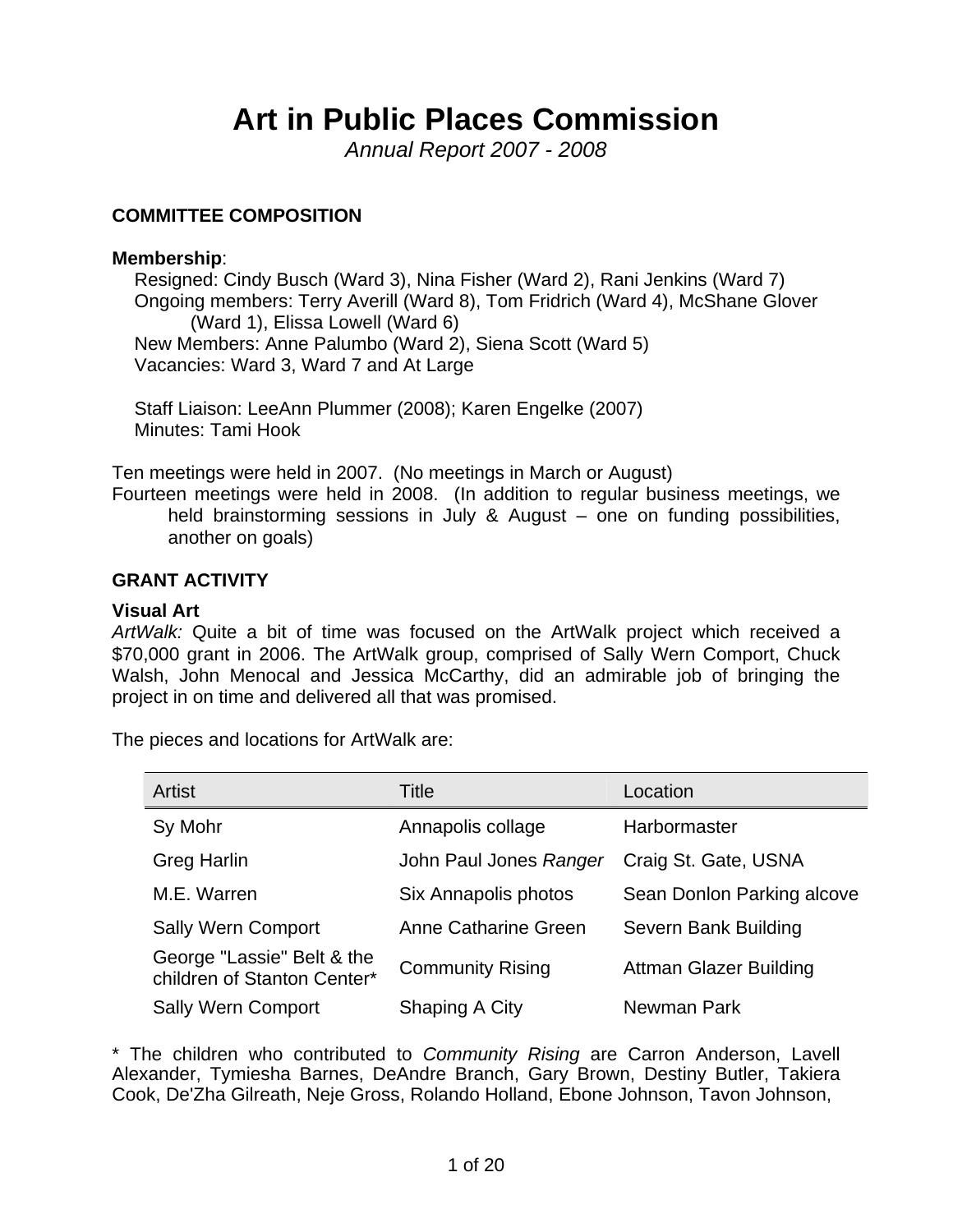Precious Jones, D'Saun Metellus, Daylonte Scott, Taiyla Simms, Lakyra Smith, Carlos Wallace, Elisha Watson, Kelsey Williams and Keo Williams

As part of their proposal, The ArtWalk group agreed to obtain private funding to match the AIPPC grant. They achieved this goal and the ArtWalk sponsors are:

| <b>Title</b>                | Sponsor                            |
|-----------------------------|------------------------------------|
| Annapolis collage           | Retirement Planning Services, Inc. |
| John Paul Jones Ranger      | Annapolis Loews Hotel              |
| Six Annapolis photos        | <b>Homestead Gardens</b>           |
| <b>Anne Catharine Green</b> | <b>Severn Savings Bank</b>         |
| <b>Community Rising</b>     | Annapolis Merrill Lynch            |

ArtWalk has created a great deal of favorable publicity for Annapolis. Each of the installations has been the subject of articles in the Capital, the Washington Post, The Baltimore Sun and Bay Weekly. Earl Kelly on the Capital has done in-depth stories on the artists themselves.

Letters to the Editor reflected lots of positive reactions:

June 2, 2007

#### **Public art**

The collage recently installed on the wall of the visitor information building by the downtown docks is terrific, and I understand that more art will appear around the city in weeks to come. Many thanks to the artists and to the people who worked so hard to make Annapolis even more beautiful and interesting.

Public art sets Annapolis above the average community. It brightens the daily lives of those who live here. It lets visitors know this is a community that fosters the finer aspects of the human spirit.

LUCIA ROBSON Arnold

June 5, 2007

## **Dock art**

As a downtown businessman, I commend the city and the people of Artwalk on the recent mural addition at City Dock. This is a fabulous example of how the public and private sectors can band together to create something that will surely be of benefit to us all. Art not only adds beauty and interest to otherwise dull areas but can also serve as a window into our history. In times when budgets are being cut and opposing views are a plenty, it is refreshing to see that the city still stands behind its businesses and takes pride in its appearance. THOMAS L. CARTER III

Annapolis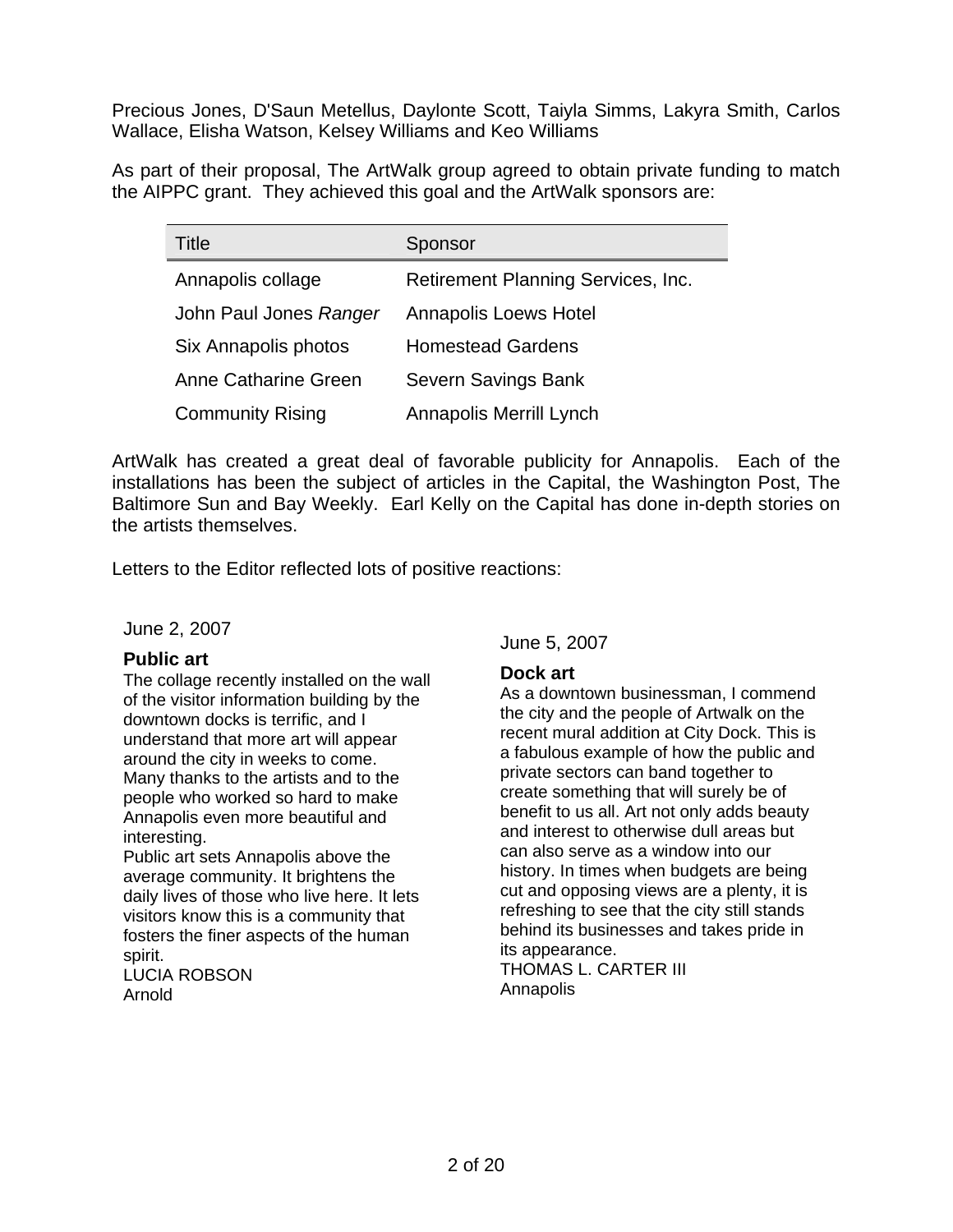June 5, 2007

## **ArtWalk**

I congratulate the amazing group of people responsible for bringing the ArtWalk to the city and The Capital's wonderful profile articles about the participating artists. The first installation at City Dock featuring Sy Mohr's work has already inspired a lively family conversation about the city we love and the artist who captured its character on canvas. Because of Mr. Mohr's painting, kids can connect with our hometown in a

way that truly engages them, makes them curious to learn more and proud to be a part of such a unique community. ArtWalk provides a fantastic opportunity for families in Annapolis to learn more about its rich history and its people through visual storytelling. We can't wait to see the rest of the exhibit. LAURA FERRY Annapolis

AIPPC provided an additional \$6926.00 to pay for the manufacture and installation of plaques at all the ArtWalk sites. AIPPC participated in the separate HPC hearing which was required for approval of the plaques. ArtWalk created a brochure about their project and AIPPC has offered to assist in distribution of same. We have enclosed a copy of the brochure.

Dedications were held for each art site installation. These were well-attended by artists, dignitaries and citizens, especially the *Community Rising* dedication at the Stanton Center. The decision by County Executive John Leopold to reverse the commitment made by his predecessor, Janet Owens, to place the art on the Arundel Center drew a great deal of press interest. Attempts to find a compromise position were unsuccessful. Members of the Anne Arundel County delegation to the Maryland legislature, Speaker Michael Busch, Senator John Astle and Representative Ron George intervened, arranging for placement of the art on the Attman Glazer Building at 45 Calvert Street. In addition, they arranged for funding of lighting at state expense. The new location is a better alternative in both layout choices and visibility from West Street.

## **Performance Art**

## *Young Composers Competition*:

The Annapolis Symphony Orchestra (ASO) followed through well with their competition for young composers, ages 18 to 35, to create an  $8 - 12$  minute symphony. They received \$25,000 from AIPPC for this project. These monies were earmarked for use as prizes for the semi-finalists (who received \$5,000 each) and the winner chosen from the semi-finalists, who received an additional \$5,000.

The four finalists were Jacob D. Bancks of Chicago, IL, Kristin P. Kuster of New York City, Narong Prangcharoen of Kansas City, MO and Dan J. Visconti of Arlington, VA and they were chosen from over 100 applicants.

Each had a chance to have their composition performed by the ASO and the selection of the winner was by audience ballot and panel of symphonic experts. Premiere dates were Dan Visconti in November 2007, Narong Prangcharoen In February 2008, Kristin Kuster in March 2008 and Jacob Bancks in May 2008. In May 2008, Narong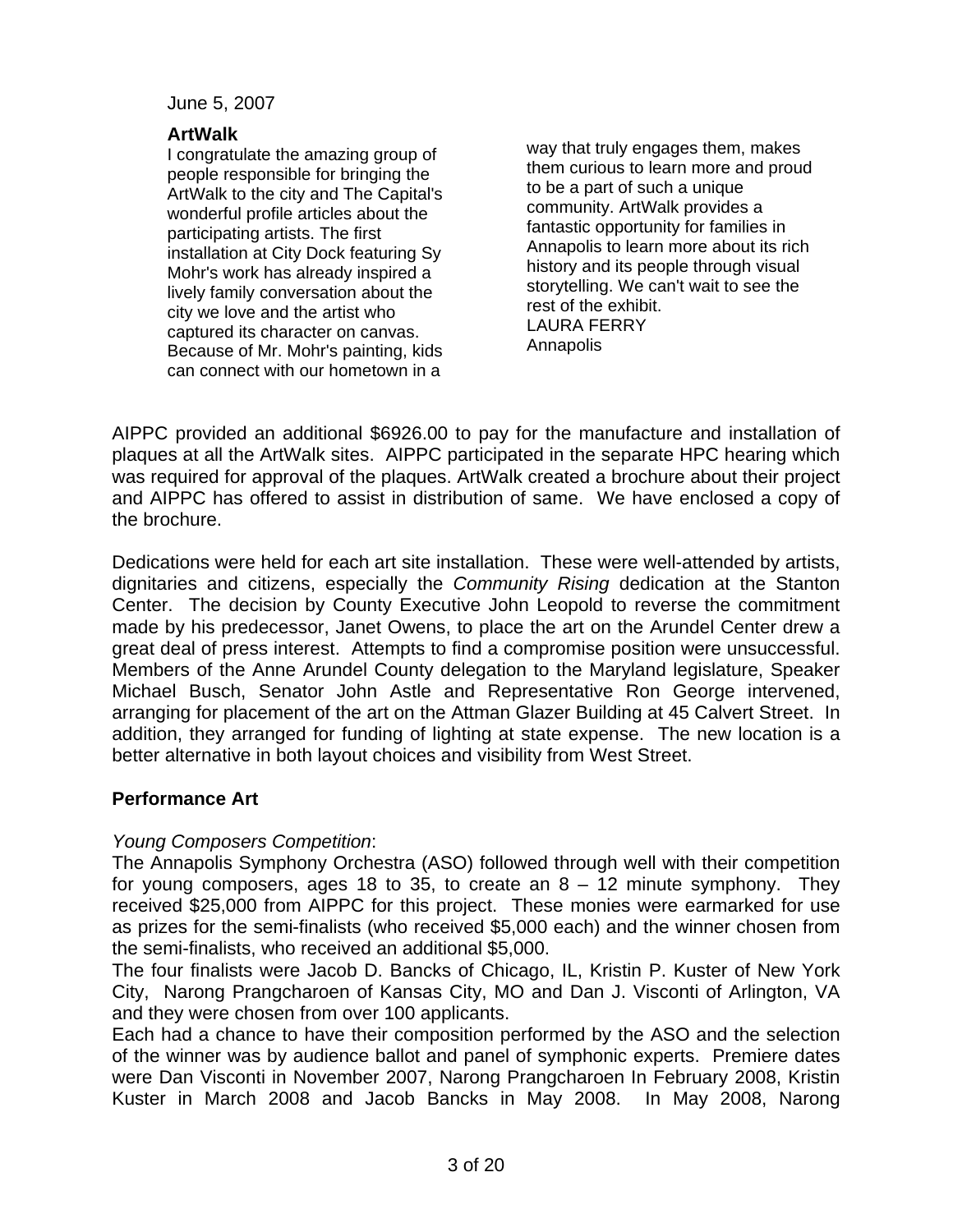Prangcharoen was declared the winner, receiving a \$10,000 prize and recording opportunities.

## *The Chartered Course*:

AIPPC awarded James Fitzpatrick \$4,500 to create seven movements for soloists, chorus, gospel choir and narrators using historic documents. The focus of these oratorios was for use during the Charter 300 celebration. Mr. Fitzpatrick experienced some delay in finishing the project due to illness but the project was completed. AIPPC received copies of the music for seven movements. Mr. Fitzpatrick involved the Heritage Harbor Chorus, the Colin Lett Chorale and the St. Margaret's Chancel Choir to produce two concerts in November 2008. Both were sold out and received with standing ovations.

Although our grant to Mr. Fitzpatrick specifically excluded any funding for performance, AIPPC did attempt to assist with resources for production. He contacted us with a guesstimate of \$20,000 to produce the Chartered Course with the Annapolis Chorale at Maryland Hall. The level of funding seemed unlikely. We did contact Dr. Aaron Smith in the Music Department at USNA, sending him the description of the piece supplied in the grant and spoke with his assistant, Stephanie Woodall, regarding whether the midshipman chorus might be interested in learning Chartered Course. Although she has not said no, she commented that they have never done anything like that before. We also contacted Michael Murdoch, the Superintendent at Quiet Waters Park. Although not in the city, they serve the city population. They have a concert series and we wondered about their being a site for a performance. He was willing to consider it and the information was given to Mr. Fitzpatrick. Programs from the November shows were sent to Superintendent Murdoch and Dr. Smith. (Both were invited to the performances but unable to attend.)

## **MAINTENANCE OF CITY-OWNED ART**

AIPPC is charged with maintenance of city-owned art. We developed an inventory of city-owned art and its location to allow us to estimate cost of possible repairs. (Attachments 1) We established the following:

- The four photographs of the pictures of Declaration of Independence signers by M.E. Warren likely do not need maintenance.
- The three acrylic paintings by Lee Boynton should not need maintenance.
- The three portraits by Aletha Kuschan are unframed.
- The four oil portraits by Lagman are in good shape; the frames may need some re-touching.
- The Stewart White mural was been repaired once in the past the cost was \$2700 for 10 square feet. The city has some of the mineral paints on hand for small repairs.
- Stanton Center mural uses the same material as White mural so maintenance likely will run \$250 - \$300 a sq. foot.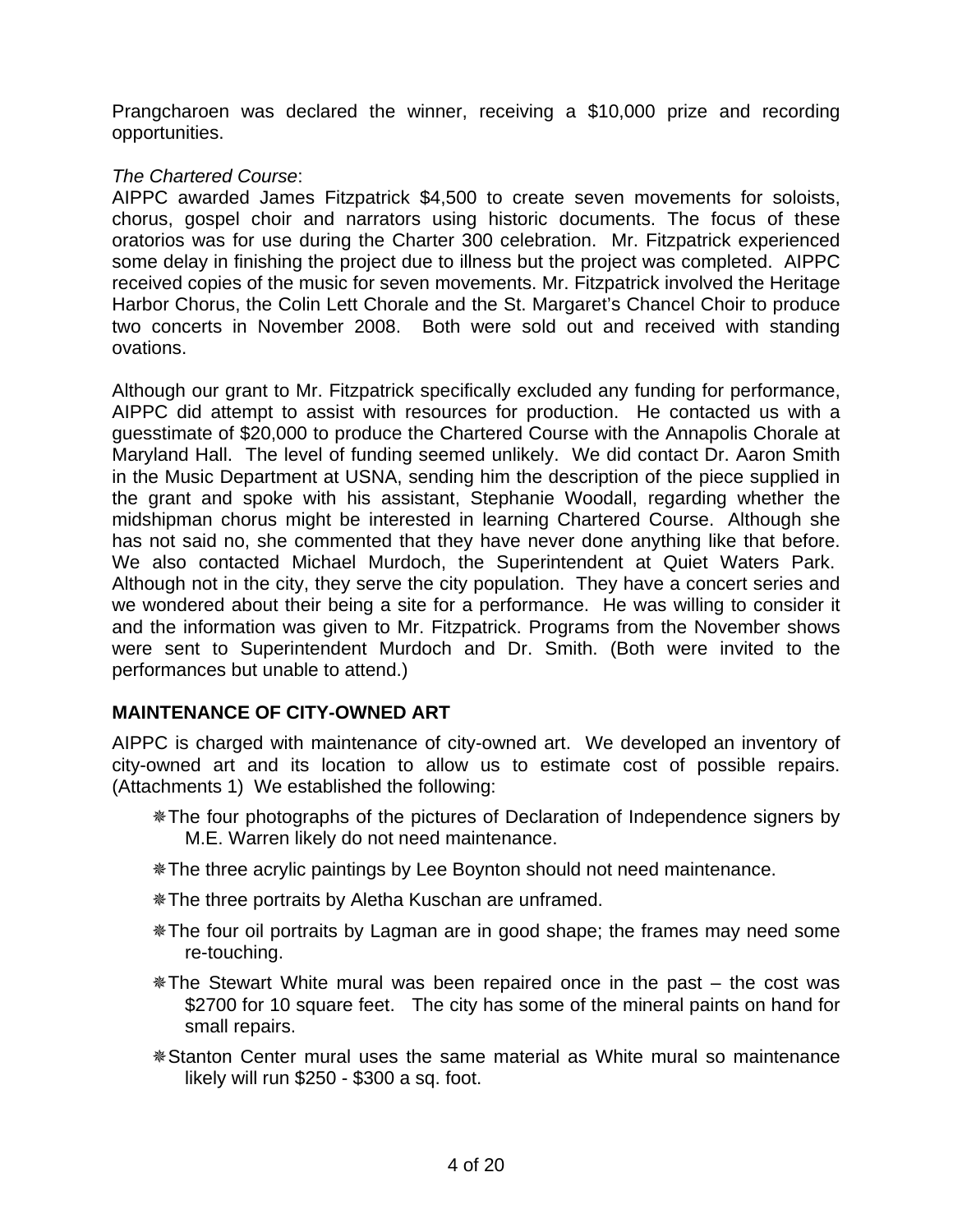The eleven Artwalk pieces should not need maintenance unless there is vandalism. The material on the pictures is warranted for 20 years.

It was agreed that \$7500.00 should be set aside for maintenance. It is suggested that maintenance funds be a separate line item so they do not accidentally get spent in the future because they are assumed to be funds available to be used for grants.

## **Vandalism of AIPPC Art**

Vandalism of the more accessible AIPPC art has turned out to be more of a problem than ongoing maintenance.

The Harlin piece by the Naval Academy gate was partially removed less than a week after installation. Repair was done in two phases. The initial repair was to straighten the damaged artwork and re-attach it. The second phase was to re-frame the art so it was flush against the wall all the way around to minimize the chances of a reoccurrence. All repairs were done by Art At Large (Sally Wern Comport) and the cost was \$1547.00 for the emergency repair and \$2000.00 for the re-framing.

At the end of 2008, The Stewart White mural by the Hillman Garage was spray-painted. The repair was done and, within a week, it was spray-painted again. The Commission has looked at the lighting at the site and been assured that it is adequate. The possibility and costs of adding surveillance cameras or motion sensors is being explored. We also wondered about some type of poly-carbonate covering to keep the paint from seeping into the wall for both the Hillman and the Stanton Center murals.

Recently, one of the six pieces of art in Newman Park was removed from the fence. The fastenings on two other pieces were damaged. Luckily, the stolen piece was quickly located by the Annapolis City Police who were in the area. It is now in Sally Wern Comport's studio. The art is warped but can be returned to its previous state without major repairs. The ArtWalk group is looking at re-attaching all pieces with different fasteners which might be less esthetically appealing but more of a deterrent to thieves.

These vandalisms raised other issues. We developed a protocol for handling vandalism. (Attachment 2) None of the sites have any information regarding who to contact if there is a problem. We are exploring placing plaques by city-owned art or, for some pieces, etching the information on the back of the art itself.

## **ADMINISTRATIVE TASKS**

The Commission has been challenged by not having a full complement of members over the last three years. All current members are dedicated, hard-working people but there are inevitable problems with attendance: an ill parent, a vacation, a business commitment. It has been difficult to attain a quorum or to have the wo/manpower to tackle the tasks that need to be addressed. As a result of the coming and goings of Commission members, no one seemed to have any idea when members' terms started and stopped. The Commission addressed the issue and brought the terms in line with the conditions outlined in the City Code. (Attachment 3)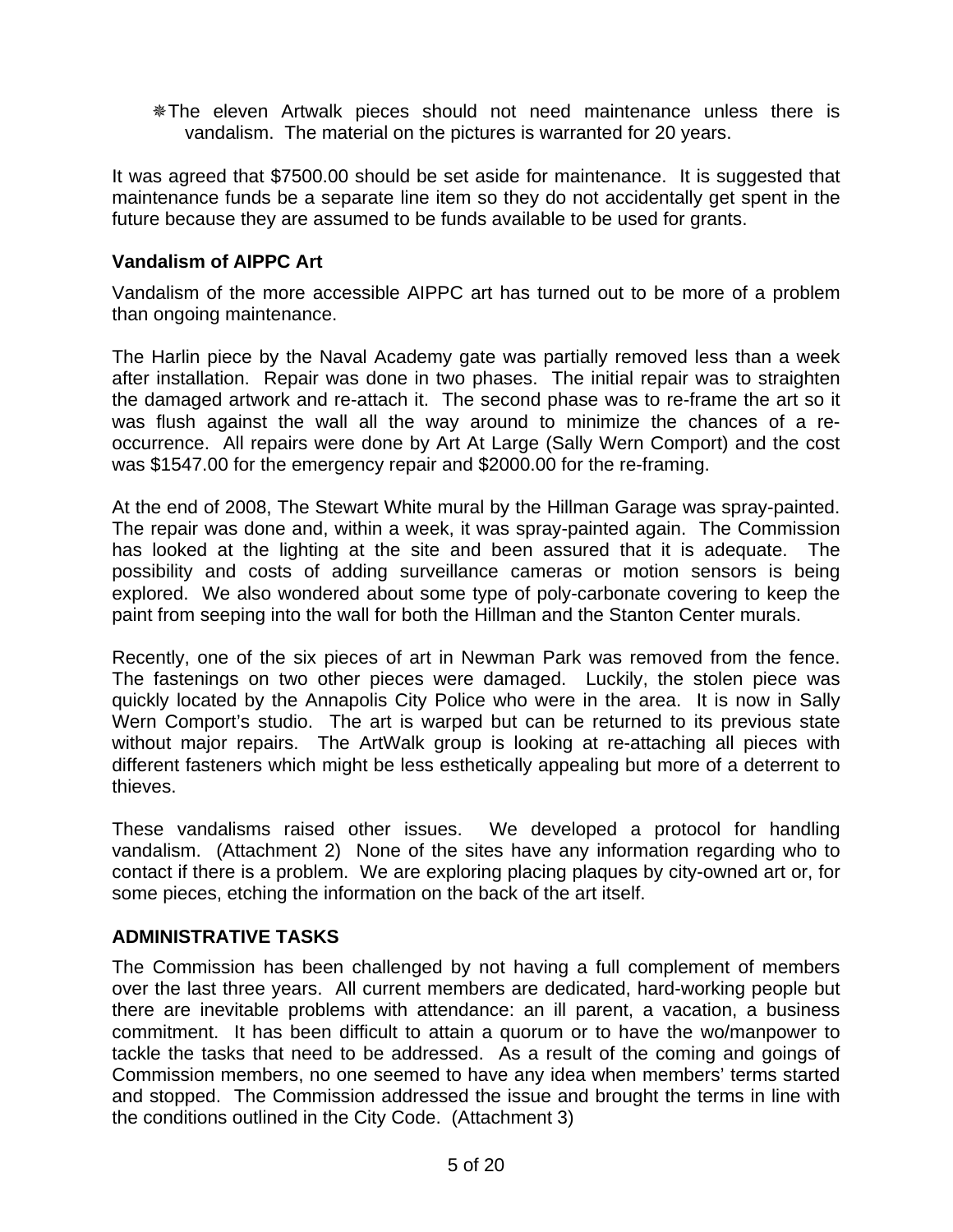The requirement that the appointments be ward-specific has been a stumbling block to having a full complement of members. We drafted a change to the City Code, Ordinance O-37-08, which allowed for the appointment of City residents to the Commission from other wards any time a ward-specific position has been unfilled for three months. The position would revert to being ward-specific at the end of the member's term (3 years.) This Ordinance was passed and we are actively recruiting to fill our three vacant positions. The Commission supports the virtue of representation from all wards but this legislation provides us with the necessary flexibility to continue to be productive and at full strength when we are not able to find a member from each ward.

The other focus has been to create the necessary infrastructure so there was continuity in how the Commission functions. In addition to the Ordinance (No. O-22-02) forming the AIPPC, sections of the City Code which apply to Commissions were compiled and distributed to members to assist members with their role. (Attachment 4) We developed written guidelines for our grants to insure equity and transparency in our process. (Attachment 5) Concurrent with the substantial cutbacks for the arts at all levels of government, there has been increased scrutiny of how grants are awarded and we want to be able to point to a fair and coherent procedure that is well documented.

## **PROJECTS**

Based on the brainstorming sessions, there is interest in pursuing the following:

- An artistic plan for the Westgate Circle
- A student-focused event featuring chalk art on sidewalks/parking lots which would be done in concert with the new Arts Magnet school and/or other events
- Better signage for the current city-owned art so people are both alerted to it's location, history and credit is given to the artist(s)
- Continued research and planning to safeguard of the art, i.e lighting, cameras, etc.

## **OTHER ACTIVITIES**

- 1. In 2006, the Commission produced a brochure on Art in Annapolis. By 2008, it was felt that this pamphlet was not being widely distributed so AIPPC has taken over distribution of same along with providing economical pocket holders allowing the brochures to be easily visible on counters without taking up excessive space. A list of sites is available on request.
- 2. In both 2007 and 2008, we had representatives at Maryland Day for the Arts to lobby for maintaining adequate funding for the Arts.
- 3. As an adjunct to the inventory of the City-owned art, AIPPC is researching some of the history of the pieces, such as the Warren photographs, in an attempt to document the stories behind them.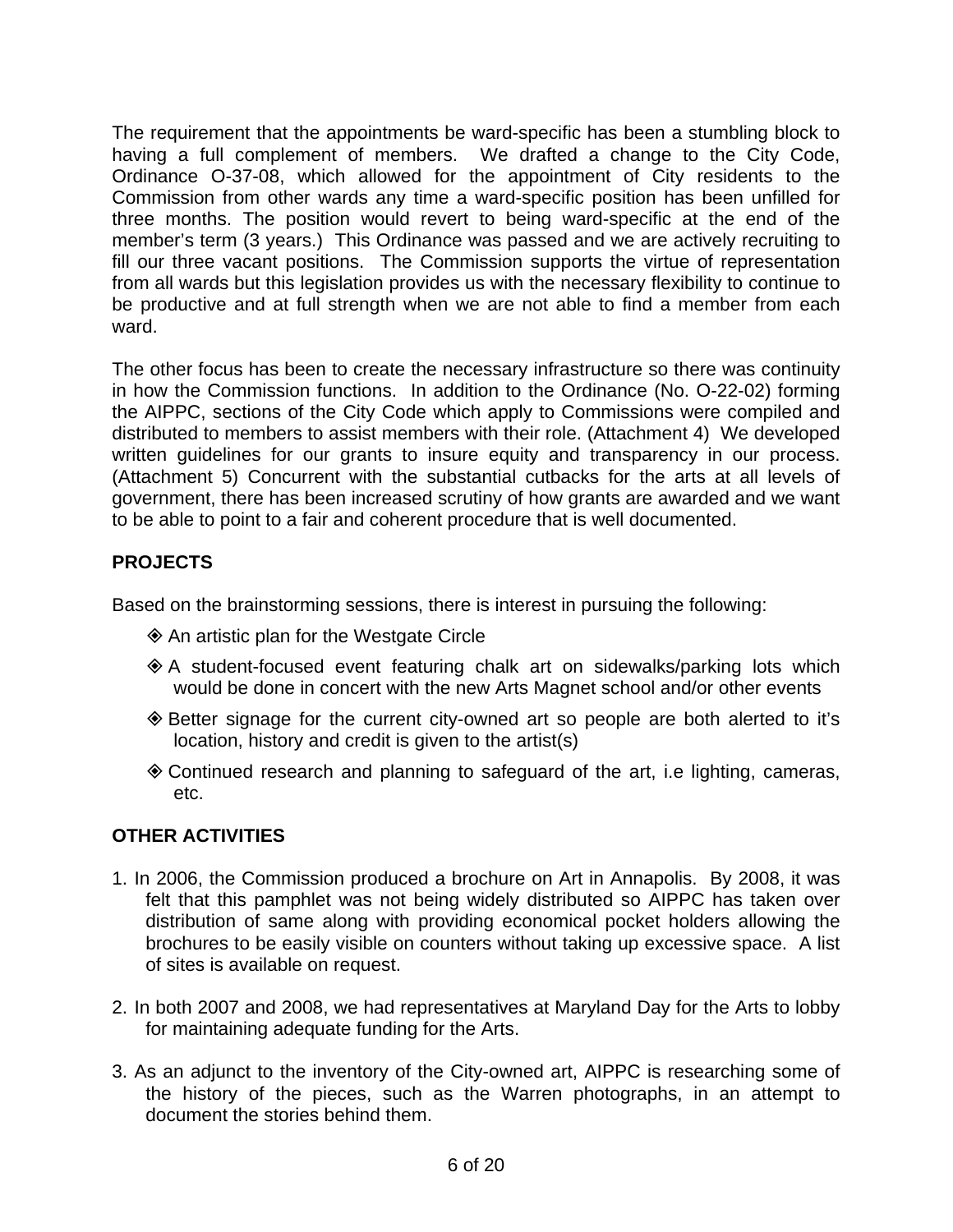- 4. A mixer was held at Federal House in July 2008 to reach out to other groups who are involved in public art, including those with the City (HPC, P& Z), the galleries, Maryland Hall, arts organizations and art supporters. (Cost: \$482.74) In addition, AIPPC chair has established a cordial relationship with April Nyman, the new Ex. Dir. for Anne Arundel County Council for the Arts. There is a mutual interest in closer collaboration in the future.
- 5. The website has been updated with current information, including the funding guidelines, the Annual report and some graphics. An account was created with Constant Contact to build a mailing list for people inquiring about funding. There is still a great deal which we would like to do with the website, including a picture gallery and resource information for artists. A bookmark was designed and printed for distribution giving out the new URL of www.annapolis.gov/art (Cost =  $$46.75$ )
- 6. AIPPC continues to be interested in a documentary film about Carr's Beach from the 1930's into the 1970's by Deni Henson entitled *The Sands of Time.* We have maintained contact with Ms. Henson.
- 7. LeeAnn Plummer, Director, R & P, has sent a letter of intent to the National Recreation and Park Association that Annapolis will be applying for a Dorothy Mullen award which recognizes excellence in arts and humanities programs throughout recreation and leisure. The program selects national winners from five population classes. The program aims not only to recognize those who demonstrate excellence in art and humanities, but also to inspire others who may be interested in developing similar programs.
- 8. In 2008, Anne Palumbo drafted a National Arts and Humanities Month Proclamation, passed by the City Council as R-41-08, declaring the month of October as the National Arts and Humanities month in the City of Annapolis. (Attachment 6)
- 9. Terry Averill agreed to be on the board of the Art & Entertainment District and serve as the liaison from AIPPC.

## **GOALS**

- 1. When a full complement of members is attained, we will establish a subcommittee to create a public art policy to be presented to the City Council for consideration.
- 2. There is continued interest in providing a plan for art at the Westgate Circle. Since the costs involved are likely to be quite high, AIPPC is seeking an economical, possibly temporary solution. The initial step would be to bring together all the involved City personnel and then begin community outreach.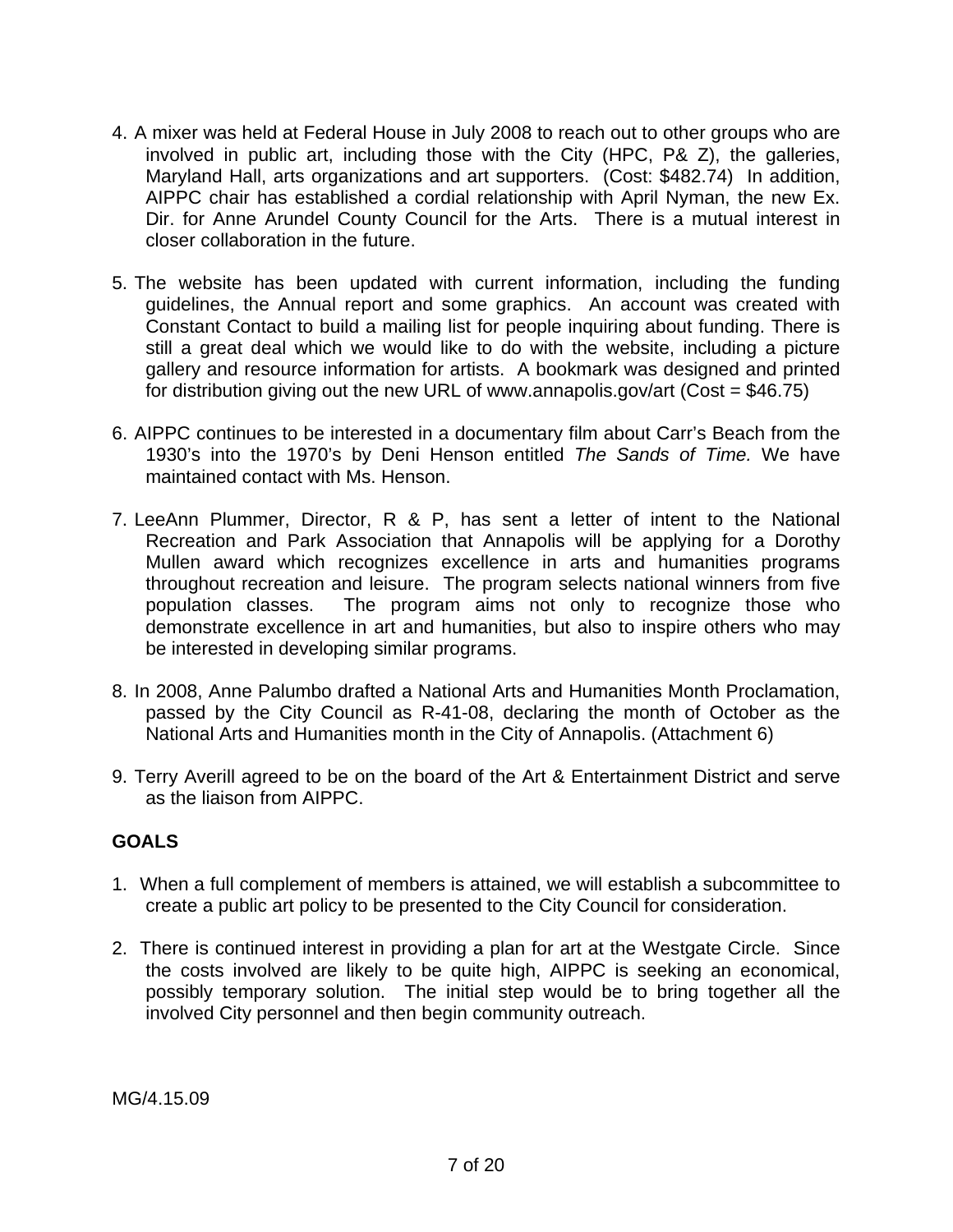## LISTING OF CITY OWNED ART

| <b>Harriet Tubman</b>                                                    | Council                        | Portrait:                | 2004 | Aletha Kuschan                 |
|--------------------------------------------------------------------------|--------------------------------|--------------------------|------|--------------------------------|
|                                                                          | chambers                       | Acrylic                  |      |                                |
| St. Clair Wright                                                         | Council                        | Portrait:                | 2006 | Aletha Kuschan                 |
|                                                                          | chambers                       | Acrylic                  |      |                                |
| <b>Anne Catherine Green</b>                                              | Council                        | Portrait:                | 2006 | Aletha Kuschan                 |
|                                                                          | chambers                       | Acrylic                  |      |                                |
| Portraits - four                                                         | Council<br>chambers            | Photographs              |      | Marion E. Warren               |
| Chas. Carroll of Carrollton                                              | 145 Gorman                     | Portrait:<br>Oil         | 2006 | Lagman<br>Univ. MD             |
| <b>Thomas Stone</b>                                                      | 145 Gorman                     | Portrait:<br>Oil         | 2006 | Lagman<br>Univ. MD             |
| <b>William Paca</b>                                                      | 145 Gorman                     | Portrait:<br>Oil         | 2006 | Lagman<br>Univ. MD             |
| <b>Samuel Chase</b>                                                      | 145 Gorman                     | Portrait:<br>Oil         | 2006 | Lagman<br>Univ. MD             |
| Wings & Sails                                                            | Hillman<br>Garage (ext)        | Mural:<br>Mineral paints | 2005 | <b>Stewart White</b>           |
| Old Fourth Ward                                                          | <b>Stanton</b><br>Center (ext) | Mural:<br>Mineral paints | 2004 | Rankin & Monday                |
| 1708 Charter Reading;<br><b>Providence Settlement;</b><br>Nicholson Plan | Council<br>chambers            | Acrylic<br>triptych      | 1995 | Lee Boynton<br>City commission |
| Annapolis Collage                                                        | Harbormaster                   | Mounted mural            | 2007 | Sy Mohr                        |
| John Paul Jones Ranger                                                   | <b>Craig Street</b><br>Gate    | Mounted mural            | 2007 | <b>Greg Harlin</b>             |
| <b>Community Rising</b>                                                  | Attman<br>Glazer Bldg.         | Mounted mural            | 2008 | <b>Lassie Belt</b>             |
| Six photographs                                                          | Sean Donlon<br>lot             | Mounted<br>murals        | 2007 | M.E. Warren                    |
| <b>Anne Catharine Green</b>                                              | Severn<br>Savings Bldg.        | Mounted mural            | 2007 | <b>Sally Wern Comport</b>      |
| Shaping a City                                                           | Newman Park                    | Sculpture                | 2008 | <b>Sally Wern Comport</b>      |
| Alex Haley statue                                                        | <b>City Dock</b>               | Sculpture                | 2001 |                                |

## April, 2008

Note: The geese in Acton Cove Park are classified as "park enhancements" rather than art.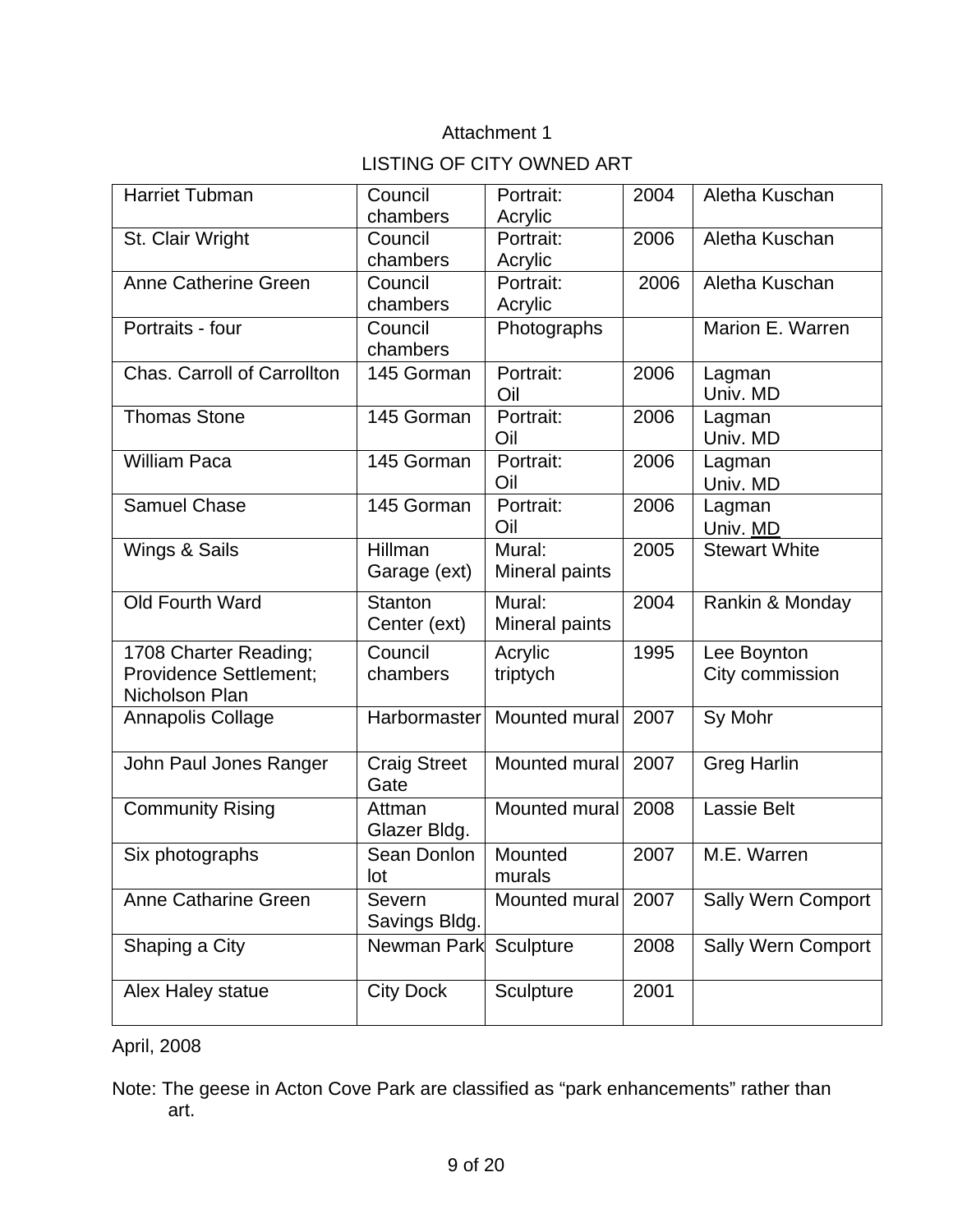DAMAGE TO ART: Policy and Notification Procedure *Art in Public Places Commission* 

1. All relevant offices of the city government should be advised in writing of who to call (See #2) if damage by vandalism or other causes is discovered to the artwork or plaques at the various sites.

2. Notification of damage or vandalism should go to the director of Recreation & Parks and the city liaison to the Art in Public Places Commission (AIPPC). Notification shall be by phone with an e-mail sent for backup. The city liaison will be responsible for immediately notifying the Chair of the Art in Public Places Commission (AIPPC) by telephone and the artist as soon as feasible.

3. The Chair of the Art in Public Places Commission will notify the Commission members through email.

4. The Director of Recreation & Parks, city liaison, the AIPPC Chair (or a designated AIPPC representative), other knowledgeable observers as requested and the artist will examine the damage as soon as possible to make an assessment and recommendation as to any repairs necessary to preserve the quality of the exhibition and the artwork, to minimize damage and destruction to the artwork.

5. If immediate or emergency repairs are required, based on the observation of the site team, such repairs will be undertaken as soon as reasonably possible without the need for formal approval. Such immediate repairs will be done as efficiently as possible leaving less urgent repairs for future evaluation by the Art in Public Places Commission.

6. The Art in Public Places Commission shall be responsible for developing a repair plan. The Commission or its designated sub-committee will research the options and direct the artist or contractor to proceed expeditiously with the repairs as deemed appropriate. All such decisions shall be submitted (verbally and in writing) and discussed with the Director of Department of Recreation and Parks.

7. The repair invoice will be submitted for payment to the Director of the Department of Recreation and Parks, 9 St. Mary's Street, Annapolis Maryland 21401. The invoice can be submitted by mail and by email. Copies shall be sent to the AIPPC city liaison and the Chair of AIPPC.

Voted and accepted: 10/17/07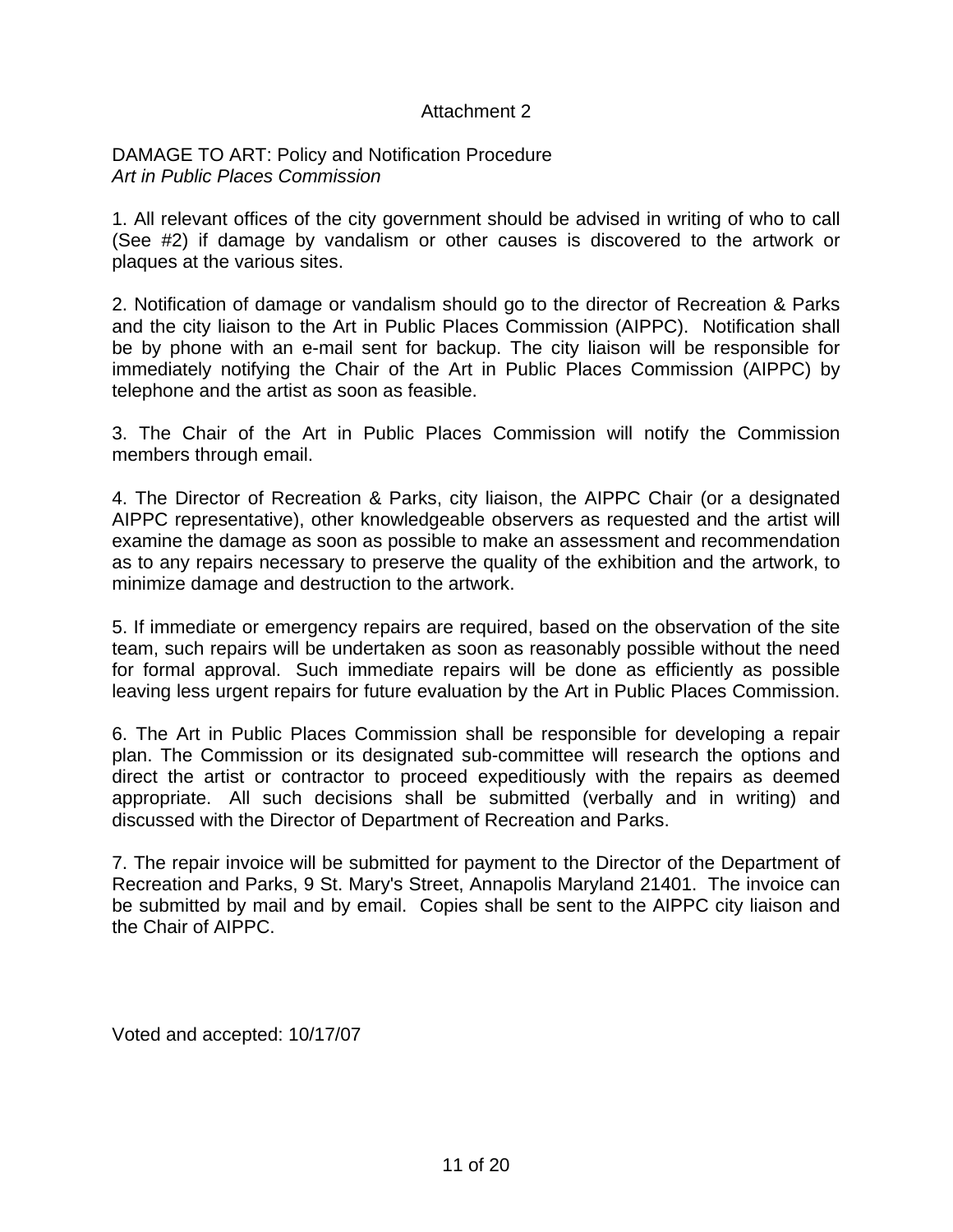## **ART IN PUBLIC PLACES COMMISSION (City Code Section 6.24.030)**

- **COMPOSITION:** Nine residents of the city; one from each ward and one appointed at large. Term - three years. Appointed by Mayor, confirmed by Aldermen.
- **DUTIES:** To adopt guidelines and procedures which identify suitable art objects for city property, and to facilitate the preservation of art objects and artifacts that may be displayed in public places. To prescribe a method for the competitive selection, acquisition and display of art, and for the presentation of performing arts, in public places. To establish other matters appropriate to the administration of the placement of art or the promotion of the performing arts in public places.
- **MEETINGS:** 3rd Monday of the month, 7:00 pm, Maryland Hall
- LIAISON: LeeAnn Plumer 410.263.7958; laplumer@annapolis.gov

|        | <b>MEMBERSHIP:</b>                                                                                                                                      | <b>APPOINTED</b> | <b>EXPIRES</b> |
|--------|---------------------------------------------------------------------------------------------------------------------------------------------------------|------------------|----------------|
| Ward 1 | <b>McShane Glover</b><br>124½ Archwood Avenue<br>Annapolis, MD 21401<br>410.268.8232<br>mcshane@mcnote.com                                              | 6/26/2006        | 6/31/2009      |
| Ward 2 | Anne Palumbo, Ph.D<br>1 Steffen Point<br>Annapolis, Md 21401<br>410.216.9988<br>pala3636@aol.com                                                        | 7/31/2008        | 6/31/2011      |
| Ward 3 |                                                                                                                                                         |                  |                |
| Ward 4 | <b>Tom Fridrich</b><br>75 Spa Road<br>Annapolis, MD 21401<br>(cell) 410.703.7070<br>tfridrich@mdhallarts.org                                            | 5/8/2006         | 6/31/2009      |
| Ward 5 | Siena Finley Scott<br>308 Carriage Run Rd.<br>Annapolis, MD 21403<br>(H) 410.267.9778<br>(W) 410.972.2864<br>(C) 443.223.3407<br>Scotts4@nationwide.com |                  | 6/31/2011      |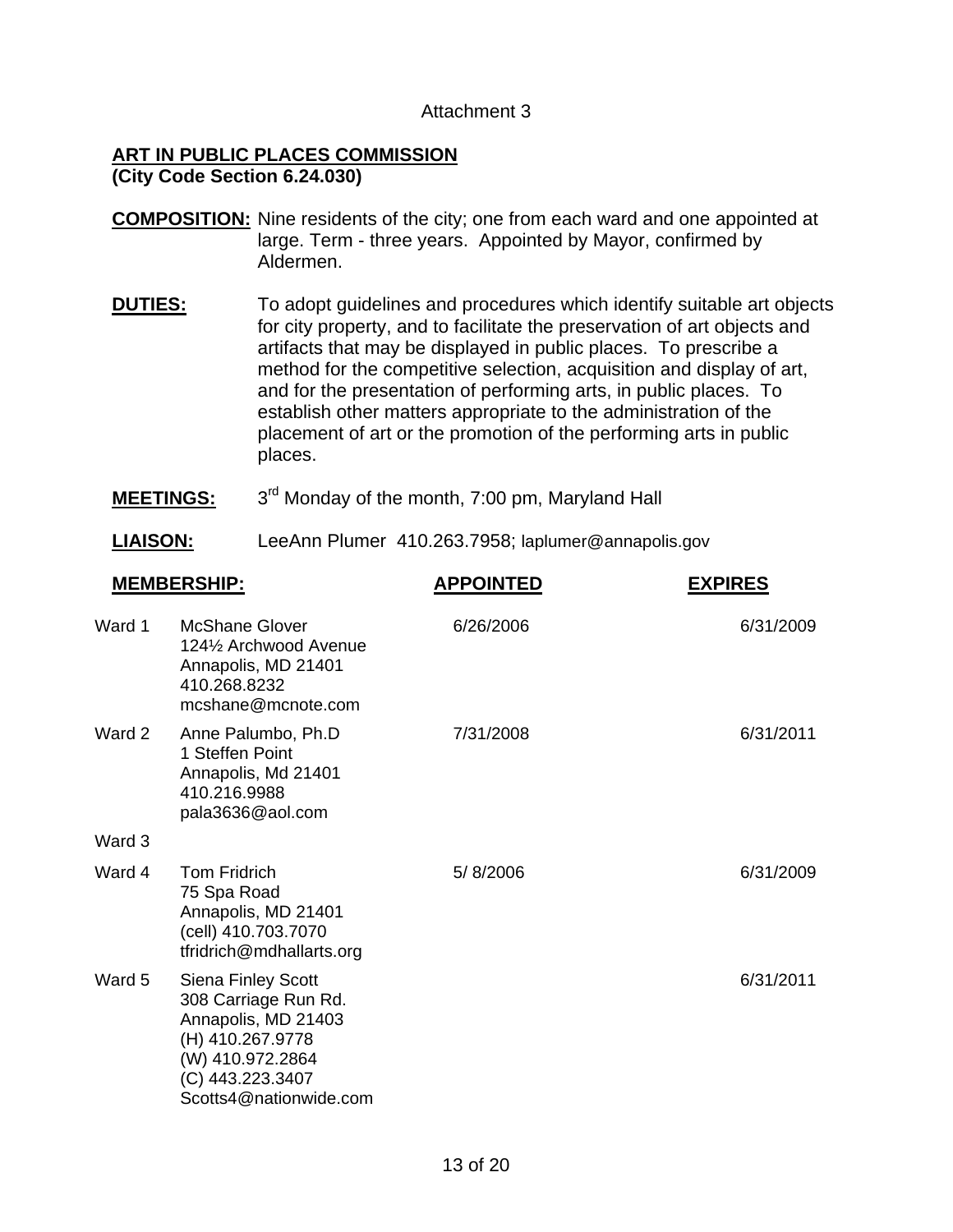- Ward 6 Elissa Lowell 1204 Van Buren Drive Annapolis, MD 21403 (H) 410.267.7886 (C) 443.454.0341 elissac.lowell@verizon.net 5/8/2006 6/31/2009 Ward 7 6/19/2006 6/31/2010
- Ward 8 Terry Averill 219 Chesapeake Ave Annapolis, MD 21403 (W) 410.268.0179 arch.plan@verizon.net

At Large

Staff: Tami Hook 410.544.5622 tamiboo34@hotmail.com

> LeeAnnPlumer 9 St. Mary's Street Annapolis, MD 21401 410.263.7958 laplumer@annapolis.gov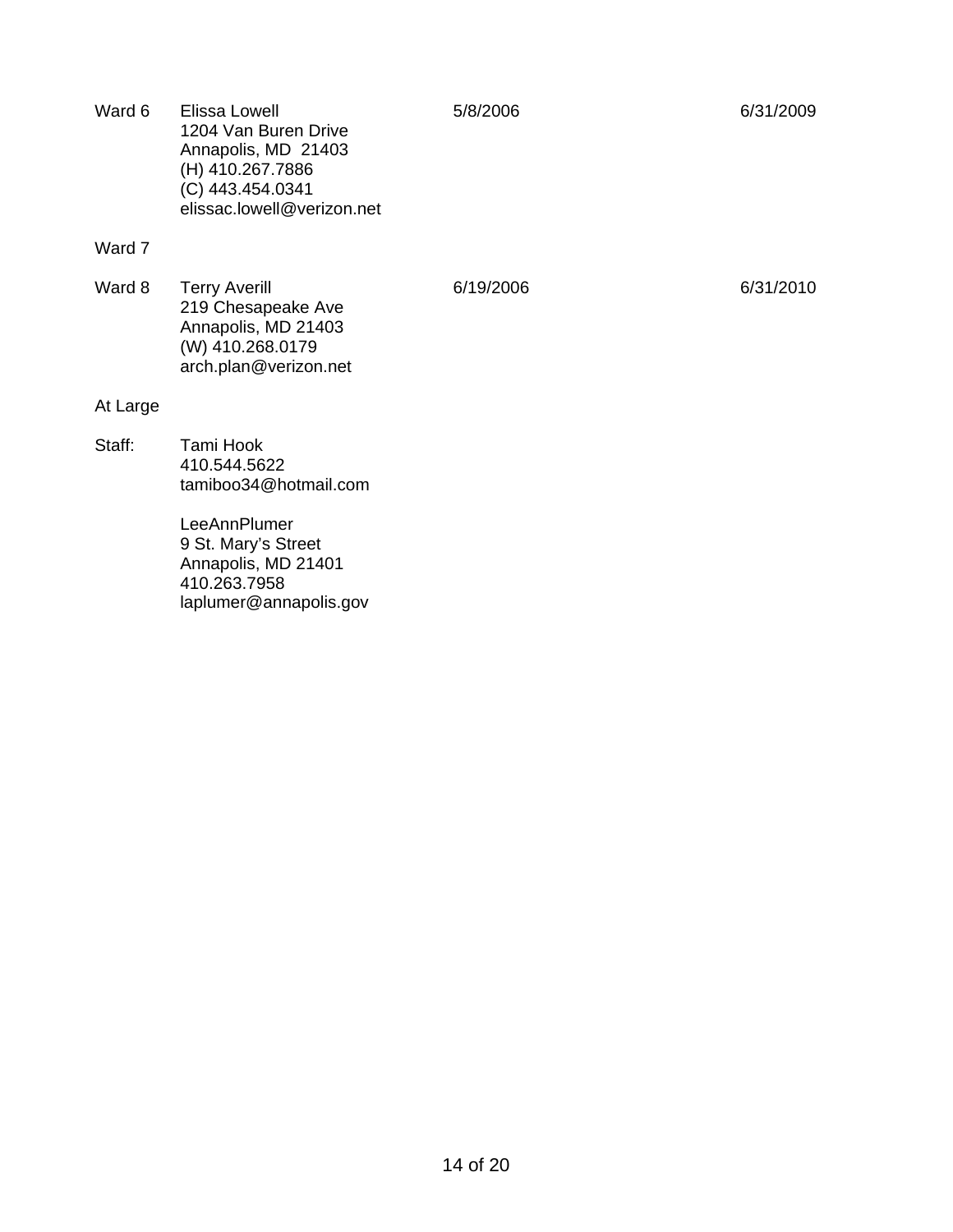## **City Code: Selected Sections Pertinent to Commissions**

#### **2.04.040 Holding more than one position.**

No person shall hold more than one city or city-connected position of any kind at the same time. This restriction applies to all committees, commissions, authorities, agencies or bodies corporate or politic which are in any way connected with the City, whether autonomous, semiautonomous or nonautonomous. This section does not apply to members of the City Council or to a person who is permitted to hold two positions by virtue of another law. Appointments to Mayoral ad hoc committees shall not be considered under this provision in determining the number of positions held by a person. (Ord. O-23-95 § 1: prior code § 2-3.1)

#### **2.04.050 Attendance at meetings.**

All appointed members of committees, commissions, boards and authorities shall attend their respective meetings on a regular basis. If any member who is entitled to vote is absent for three consecutive meetings or is absent for more than four meetings within one calendar year, the member shall be removed from the committee, commission, board or authority. The City Council may reinstate the member upon appeal if it determines the action appropriate. (Ord. O-44-98 § 1 (part): prior code § 2-3.2)

#### **2.04.070 Minutes of proceedings.**

Each board, committee and commission established under or pursuant to the Charter or ordinance enacted by the City Council shall keep minutes of all of its proceedings. A copy of the minutes shall be filed with the City Clerk within ten days following the meeting of the board, commission or committee at which the minutes were approved. (Prior code § 2-3.4)

#### **2.04.080 Officers--Bylaws--Annual report.**

A. All committees, commissions, boards or authorities shall elect a chair and vice-chair from among its membership, who shall serve for a term of one year.

B. The committee, commission, board or authority may adopt bylaws and rules as it deems necessary and desirable for the conduct of its meetings and activities.

C. The committee, commission, board or authorities shall prepare and deliver to the City Council an annual report regarding its activities during the preceding year on or before January 15th of each year unless otherwise provided by law. The report shall include the attendance of each member. (Ord. O-44- 98 § 1 (part))

#### **2.08.040 Conflicts of interest.**

No elected or appointed official, employee, or appointee of the City shall engage in any of the following acts, which are deemed to be conflicts of interest:

A. Participating on behalf of the City in any matter which would have a direct financial impact, as distinguished from the public generally, on the employee, official or appointee, the employee's, official's or appointee's spouse or independent child, or a business entity with which the employee, official or appointee is affiliated;

B. Holding or acquiring an interest of fifty percent or more in a business entity that has or is negotiating a contract of one thousand dollars or more with the City, or is regulated by the employee's, official's or appointee's agency, except as may be exempted by the commission where the interest is disclosed pursuant to the provisions of this chapter;

C. While being employed by a business entity that has or is negotiating a contract of more than one thousand dollars with the City, or is regulated by the employee's, official's or appointee's agency, is normally to be construed as a conflict of interest through the framework of this chapter, the elected or appointed official may either be exempted by the commission pursuant to the provisions of this chapter, or otherwise refrain from participating in any decisionmaking matter or process between the City and the business entity;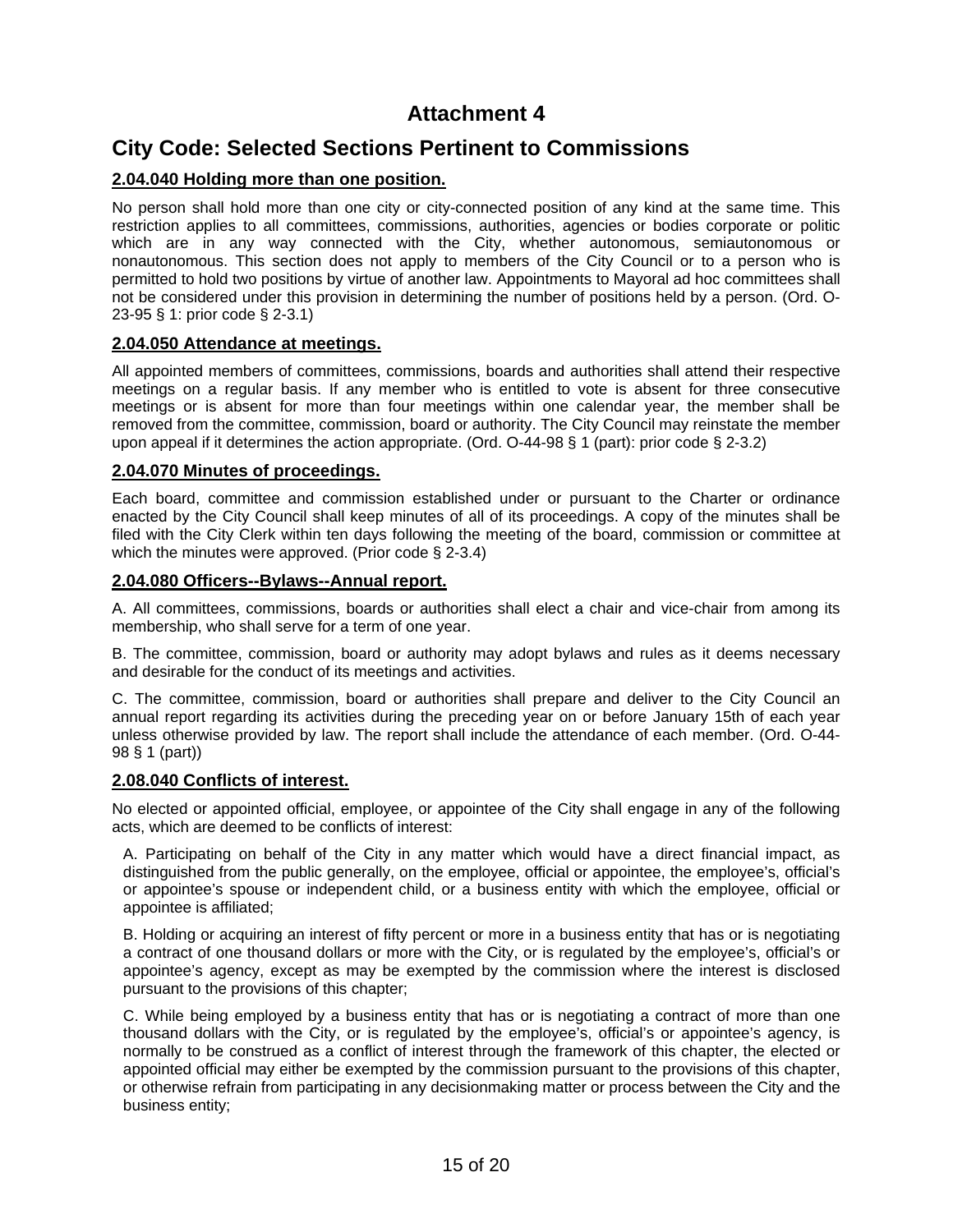D. Holding any outside employment relationship that would impair the employee's impartiality or independence of judgment;

E. Representing any party, for a contingent fee, before any department, agency or decisionmaking body of the City;

F. Acting as a compensated representative of any other person, firm or organization, within one year following termination of city employment or service, in connection with any specific matter pending before the City in which the person participated substantially as a city official or employee;

G. Soliciting any gift, or accepting any gift which would tend to impair the impartiality and independence of judgment of the person receiving it, or would give the appearance of doing so, or the recipient believes or has reason to believe that it is designed to do so, with the following exceptions:

1. Meals and beverages,

2. Ceremonial gifts or awards which have insignificant monetary value,

3. Gifts of nominal value or trivial items of informational value,

4. Reasonable expenses for food, travel, lodging, and scheduled entertainment of the official and spouse or the employee and spouse for a meeting which is given in return for participation in a panel or speaking engagement at the meeting,

5. Gifts of tickets or free admission to attend professional or intercollegiate sporting events or charitable, cultural or political events, if the purpose of the gift or admission is a courtesy,

6. A specific gift or class of gifts which the City Council, by resolution, exempts from the operation of this subsection upon a finding, in writing, that the acceptance of the gift or class of gifts would not be detrimental to the impartial conduct of the business of the City and that the gift is purely personal and private in nature,

7. Gifts from a person related by blood or marriage, or a member of his household,

8. Honoraria, or

9. Gifts which would not present a conflict of interest as determined by the Ethics Commission;

H. Use of confidential information acquired in his official position with the City for his own benefit or the benefit of another person;

I. Intentional use of the prestige of his office for his own private gain or the private gain of another person. The performance of usual and customary constituent services, without additional compensation, does not constitute the use of the prestige of office, within the meaning of this subsection. (Prior code § 2-16(D))

MG: 9/13/07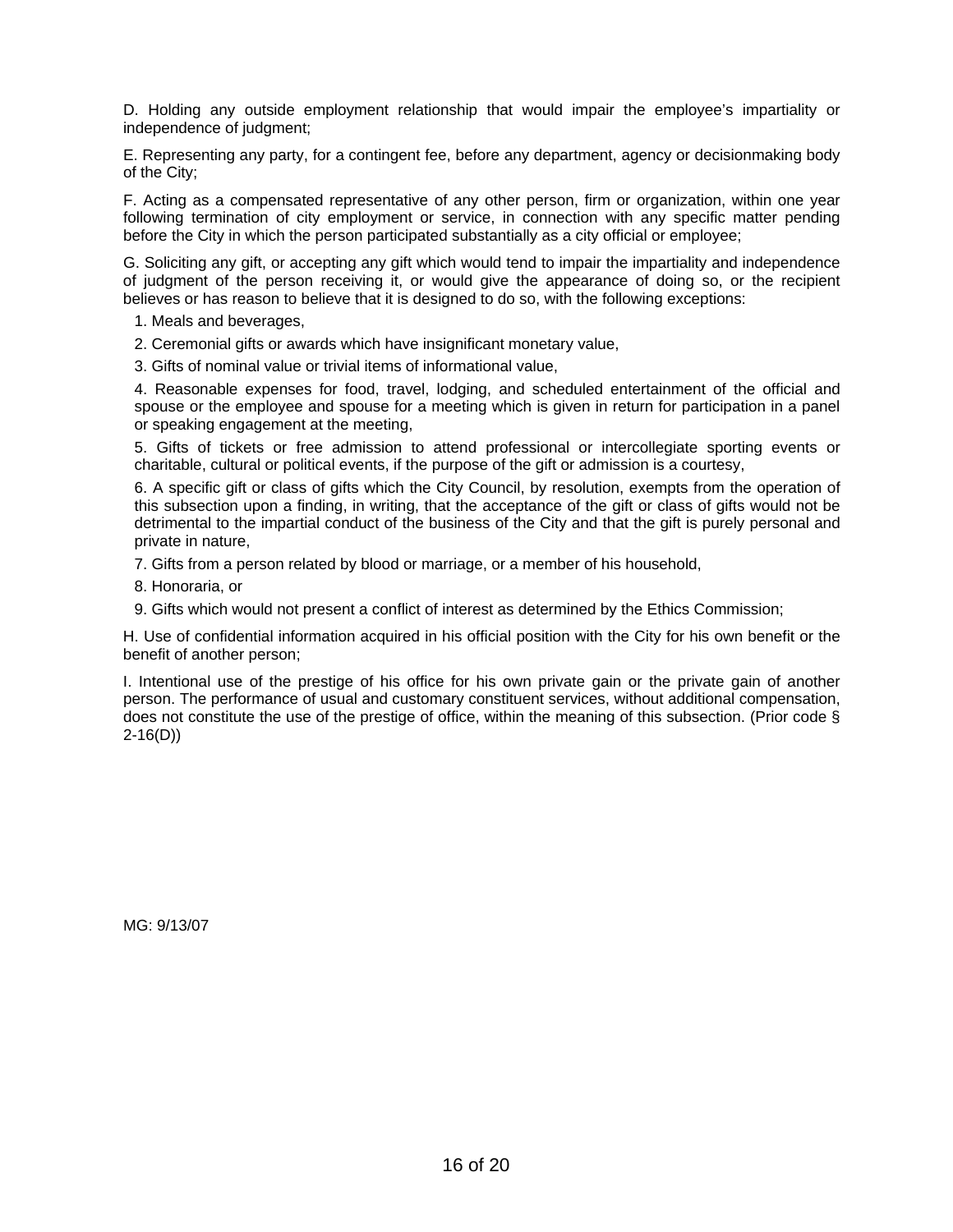

- 1. Any entity individual or organizations may apply.
- 2. All art displays or events must take place within the boundaries of the City of Annapolis or in a location which primarily benefits the residents of the City of Annapolis.
- 3. Applicants shall be asked to disclose any other funding which they may be receiving from the Annapolis City government.
- 4. Applications will not be accepted from individuals or organizations that received funding in the previous grant cycle.
- 5. Grants are intended for specific projects and are not intended for use for general operating costs.
- 6. Priority shall be given to
	- a. Annapolis residents
	- b. Applicants that are applying for the first time
	- c. Applicants that have not received funding in the past
	- d. Applications that include a "matching funds" component from the private sector
	- e. Applicants that are not currently receiving other funding from the City of Annapolis government.
	- f. Applications that are innovative in concept and use unorthodox spaces for art display/performances
- 7. Repeat applicants who been awarded grants in the past must present a project which differs significantly from the one that was previously funded.
- 8. Successful applicants shall be prepared to provide a report of the progress, result and impact of the funded project upon project completion.
- 9. At least one commission member shall be assigned as a liaison to every funded project and shall be responsible for completing an evaluation of the project.

Voted and passed on 10.17.07 Amended on 8.18.08